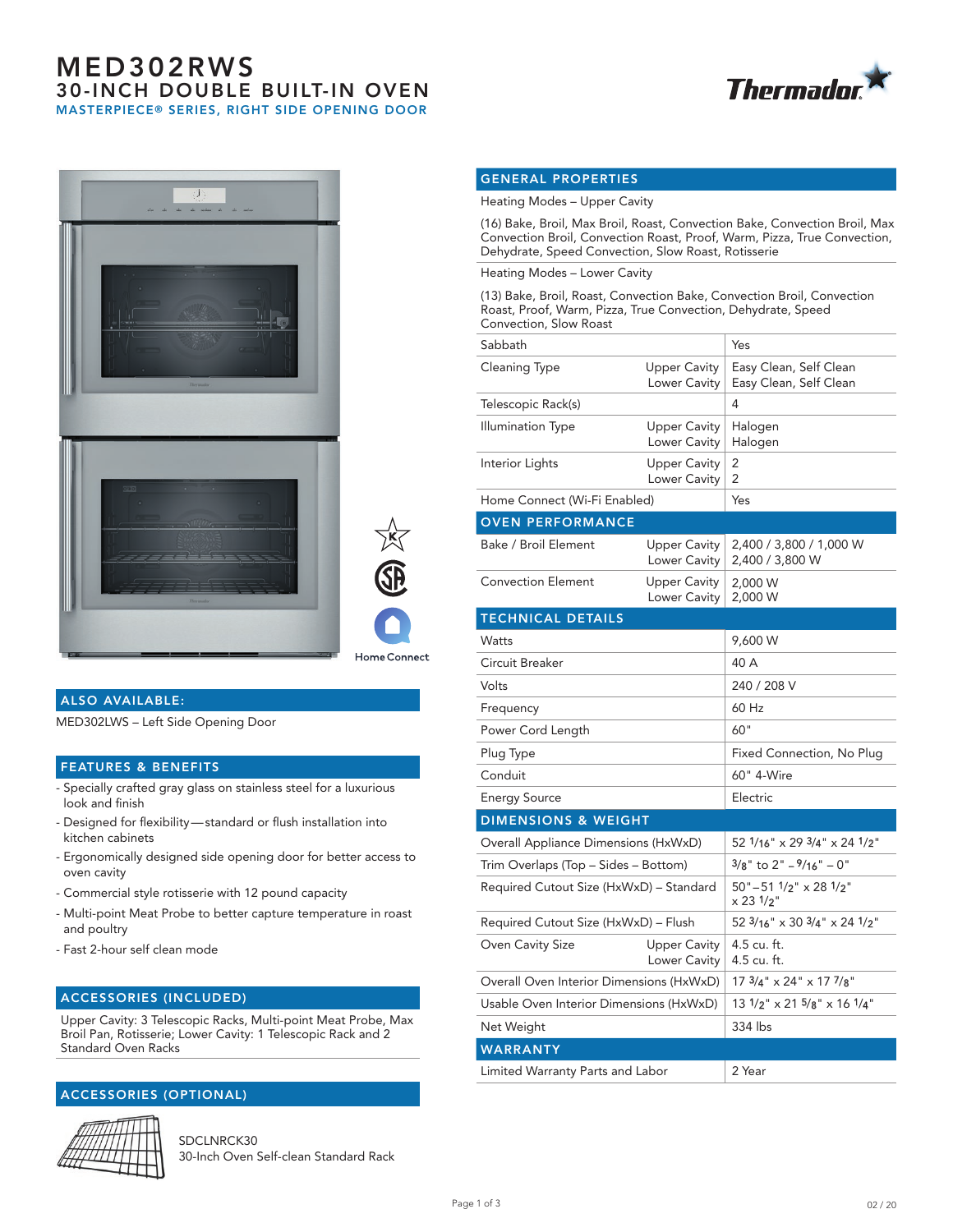# MED302RWS 30-INCH DOUBLE BUILT-IN OVEN MASTERPIECE® SERIES, RIGHT SIDE OPENING DOOR



### 30-INCH DOUBLE OVEN



 $(622 \, mm)$ 

measurements in inches (mm)